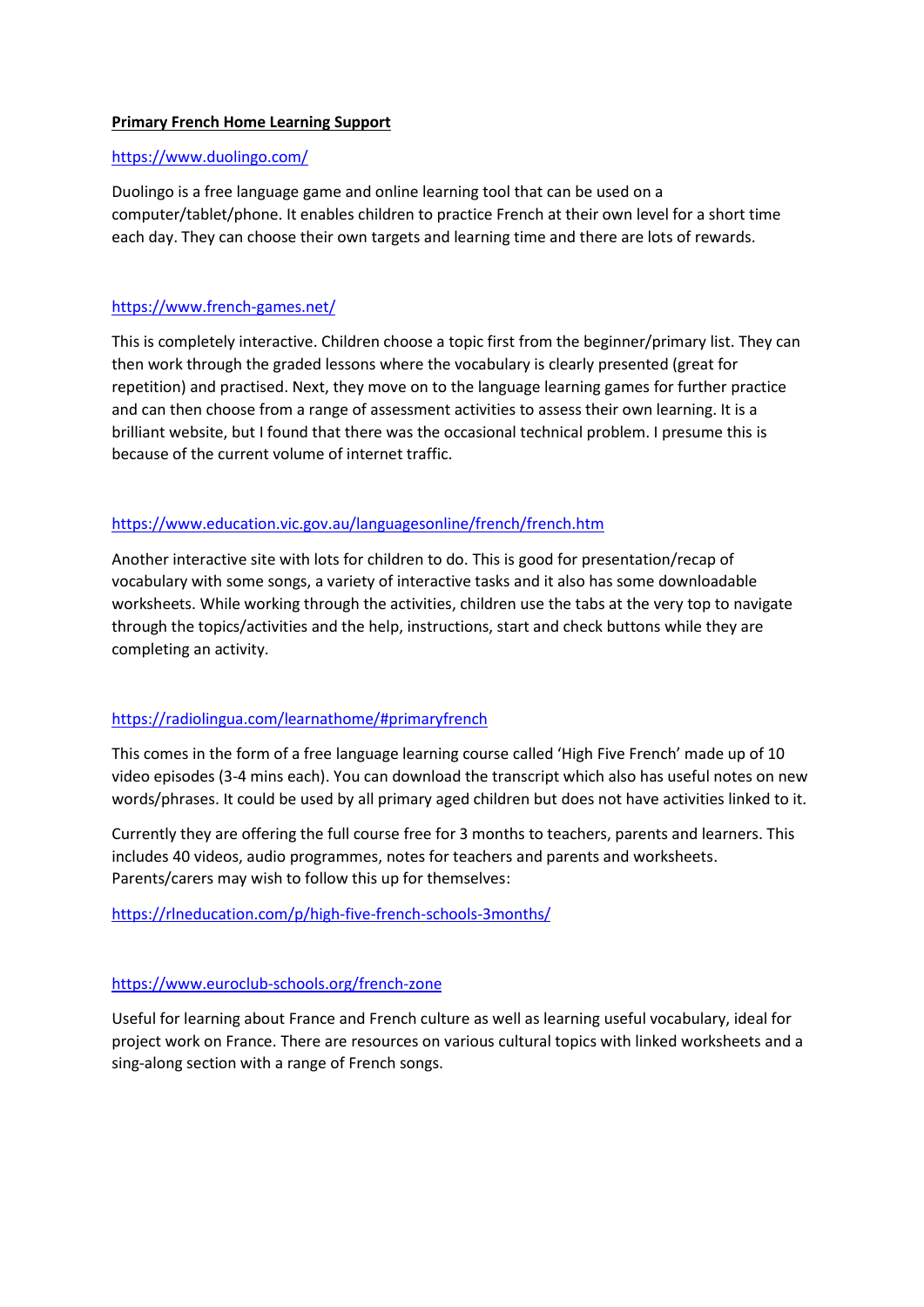## BBC Key Stage 2 French resources

## <https://www.bbc.co.uk/teach/ks2-french/zr4qf4j>

A compilation of short clips (3 mins long) and a song for children learning French. Read the summary below each video first to find out what it is about. You can click on the bottom right of the video to display the text. The clips are taken from the BBC series 'Virtually there France'. These would be useful for Year 5/6 but there are no activities to go with them.

# <https://www.bbc.co.uk/bitesize/subjects/z39d7ty>

Class clips on different topics, some are songs, lots of cultural information. They are useful for all years especially for listening and pronunciation practice, but again there are no linked activities.

# <https://www.rosettastone.co.uk/lp/freeforkids/>

Rosetta Stone are currently offering their language learning courses free for children for 3 months, parents/carers may wish to follow this up for themselves.